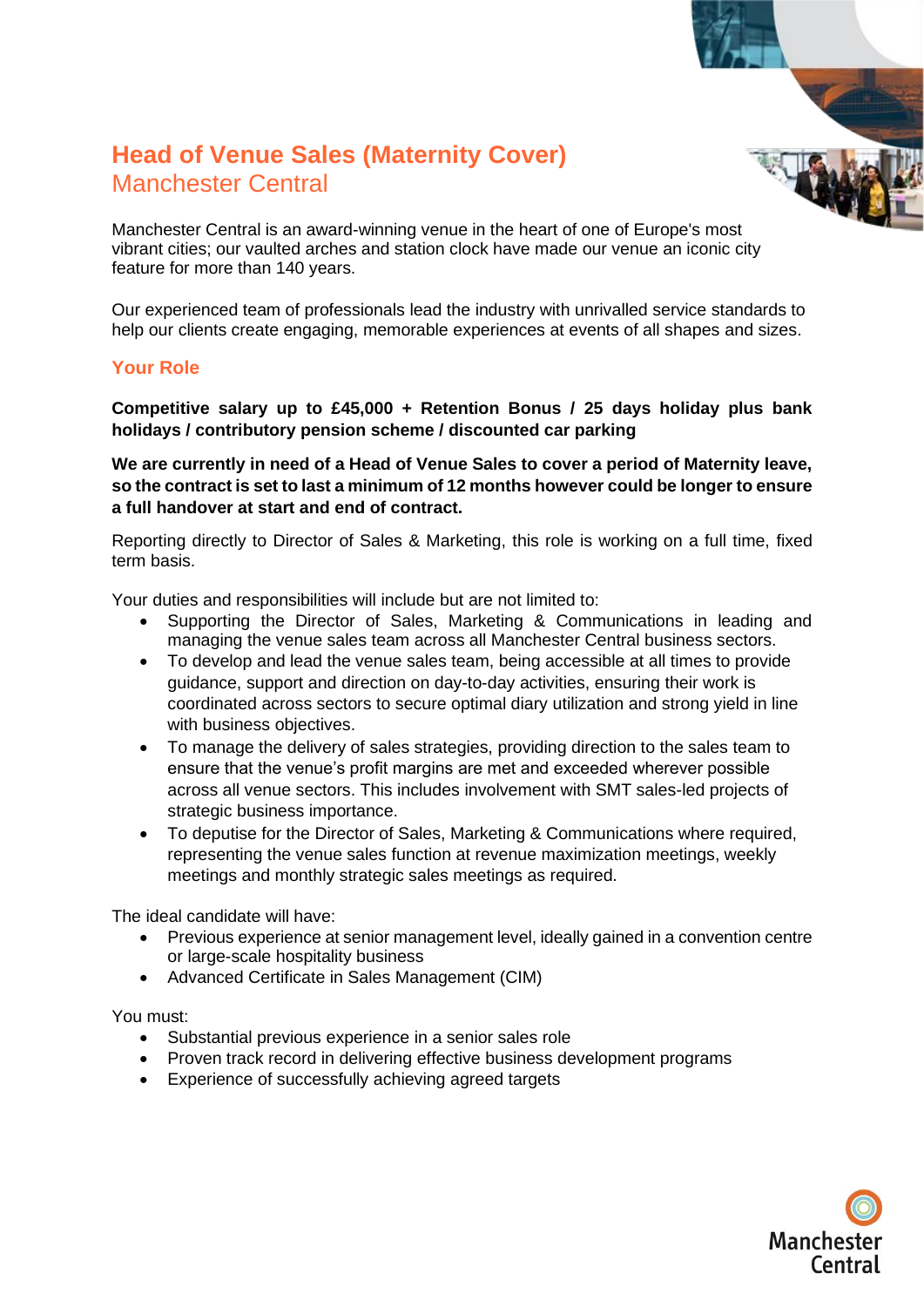

To apply for this exciting opportunity, please send a CV and covering letter including details of your current salary and two references to:

Ref: Head of Venue Sales (Maternity Cover) FAO: HR Team Email: [careers@manchestercentral.co.uk](mailto:careers@manchestercentral.co.uk)

Closing date for applications: 30<sup>th</sup> April 2022 (5pm) We reserve the right to bring this date forward if a sufficient number of suitable applications are received

Manchester Central is an equal opportunities employer. All applicants who meet the essential criteria and identify as having a disability in their covering letter will be guaranteed an interview.



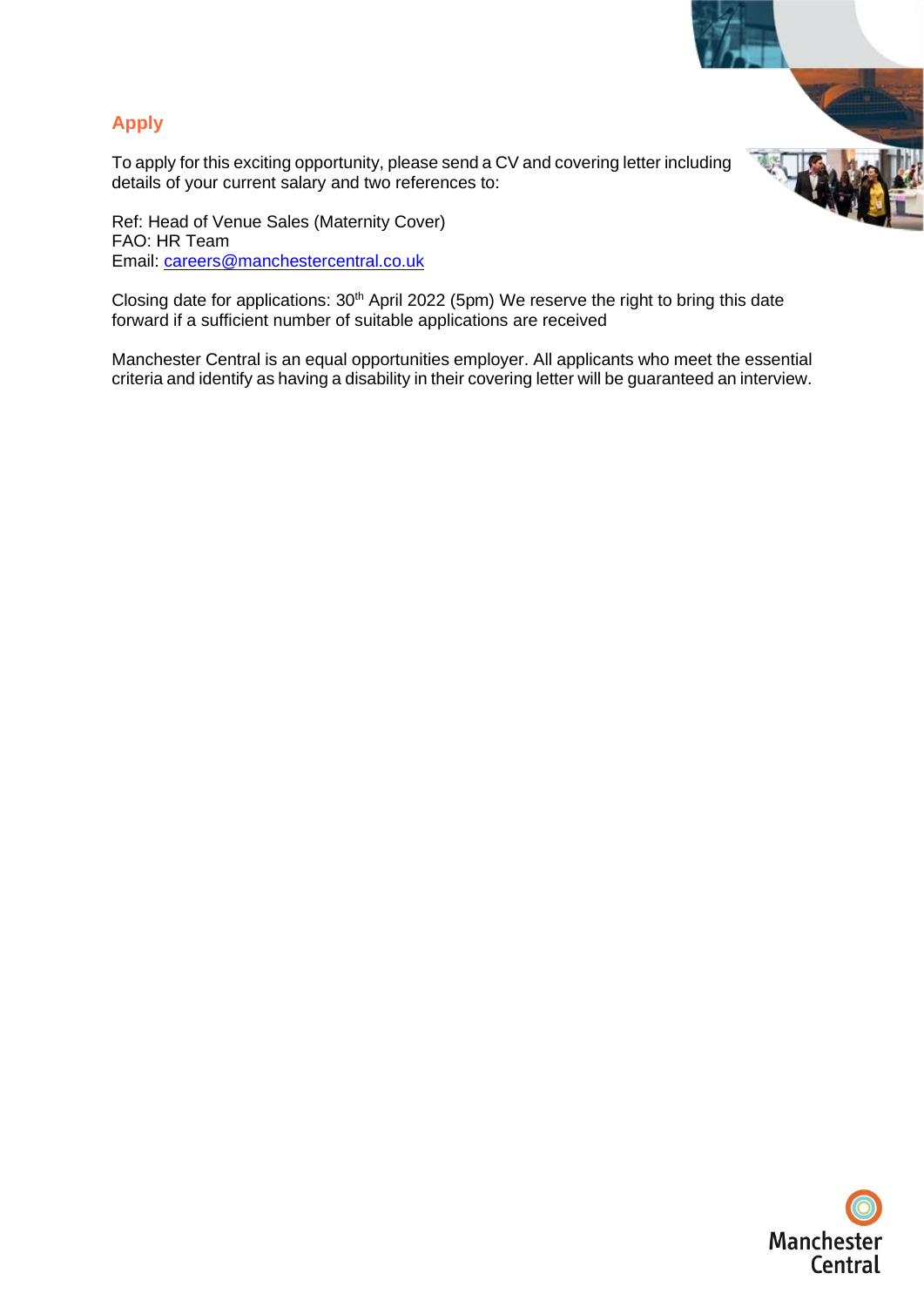

# JOB DESCRIPTION

### **Head of Venue Sales (Maternity Cover)**

| <b>SALARY</b>                     | £45,000 + Retention Bonus                                                                                                                                                                                                                                                                                                                                                                |  |
|-----------------------------------|------------------------------------------------------------------------------------------------------------------------------------------------------------------------------------------------------------------------------------------------------------------------------------------------------------------------------------------------------------------------------------------|--|
| <b>HOURS</b>                      | 37.5 hours per week                                                                                                                                                                                                                                                                                                                                                                      |  |
| <b>WORKING PATTERN</b>            | Monday to Friday                                                                                                                                                                                                                                                                                                                                                                         |  |
| <b>LOCATION AND BUSINESS AREA</b> | Manchester Central - Sales & Marketing                                                                                                                                                                                                                                                                                                                                                   |  |
| <b>AIM OF THE ROLE:</b>           | To support the Director of Sales, Marketing &<br>Communications in leading and managing the<br>venue sales team across all Manchester Central's<br>business sectors providing effective leadership to<br>ensure the team achieve continual growth in total<br>contribution from live events though effective diary<br>management, client liaison and business<br>development activities. |  |
| <b>DIRECTLY RESPONSIBLE TO:</b>   | Director of Sales, Marketing & Communications                                                                                                                                                                                                                                                                                                                                            |  |
| <b>DIRECTLY RESPONSIBLE FOR:</b>  | Venue Sales team<br>Senior Account Manager/s (direct)<br>Account Manager/s (direct and indirect)<br><b>Business Development Manager (direct)</b><br>Sales and Marketing Project Executive (direct)                                                                                                                                                                                       |  |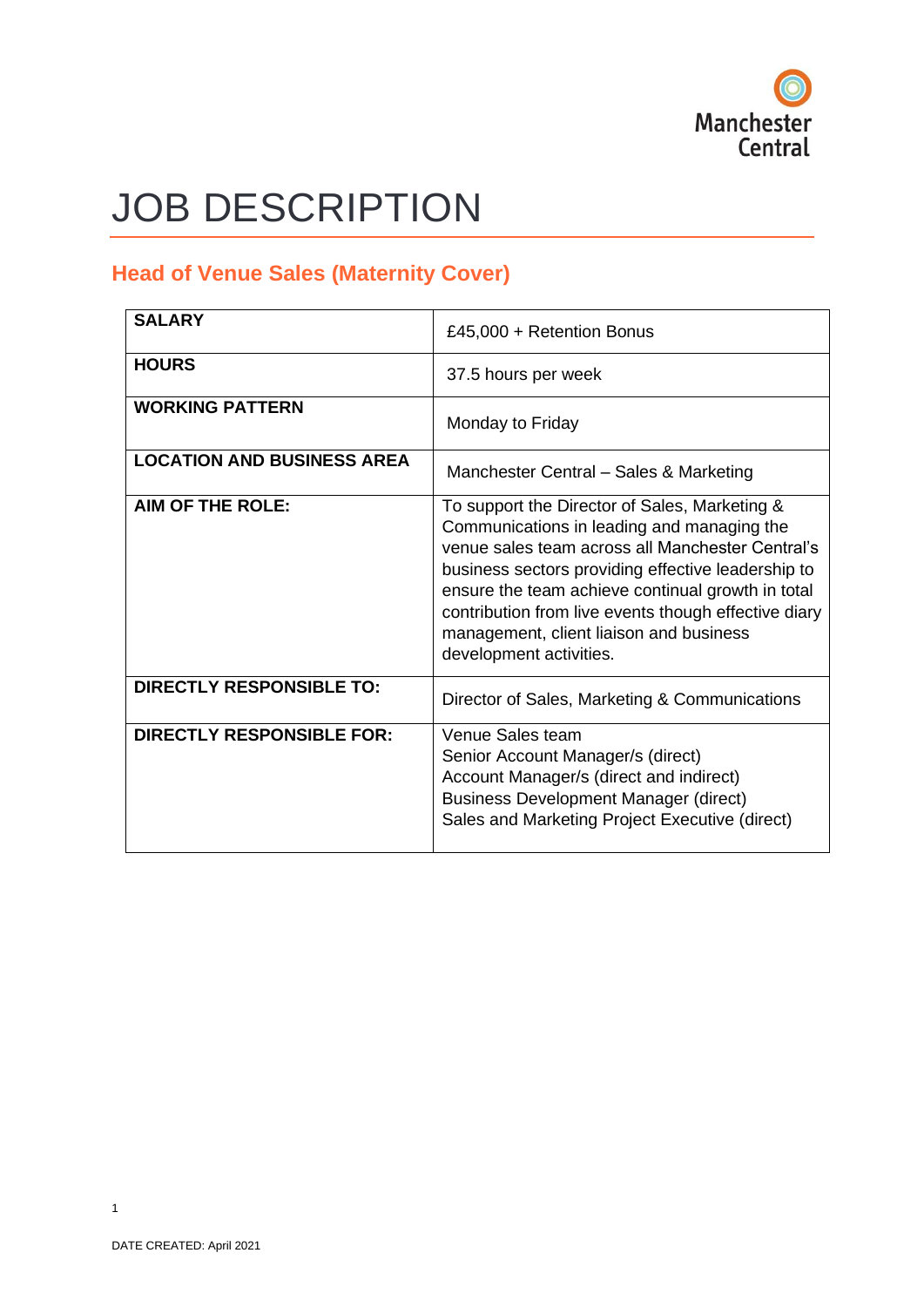

#### Main areas of responsibility

- To work with Director of Sales, Marketing & Communications to monitor progression against the sales strategy for all venue sectors ensuring the venue is achieving its wider strategic objectives.
- To achieve and exceed individual and company targets.
- To manage the team against their sales targets ensuring corrective actions are undertaken where required.
- To develop and lead the venue sales team, being accessible at all times to provide guidance, support and direction on day-to-day activities, ensuring their work is coordinated across sectors to secure optimal diary utilization and strong yield in line with business objectives.
- To be responsible for appraisal and approval of commercial discounts above senior account management level, up to permitted level of authority prior to passing to Director of Sales, Marketing & Communications.
- To manage the delivery of sales strategies, providing direction to the sales team to ensure that the venue's profit margins are met and exceeded wherever possible across all venue sectors. This includes involvement with SMT sales-led projects of strategic business importance.
- To produce and present accurate and insightful sales reports for the SMT, to provide a clear picture of Manchester Central's venue sales performance.
- To deputize for the Director of Sales, Marketing & Communications where required, representing the venue sales function at revenue maximization meetings, weekly meetings and monthly strategic sales meetings as required.
- To work with the Director of Sales, Marketing & Communications and the Assistant Director of Marketing and Communications to design and deliver the Business Development strategy
- To lead team on business development, in line with Manchester Central's sales strategies, evaluating the respective worth and business fit for different pieces of new business to ensure that the most profitable options are pursued and secured.
- To work with the Assistant Director of Marketing and Communications to create bespoke marketing and communication programs to support both account management and business development strategies for all venue sectors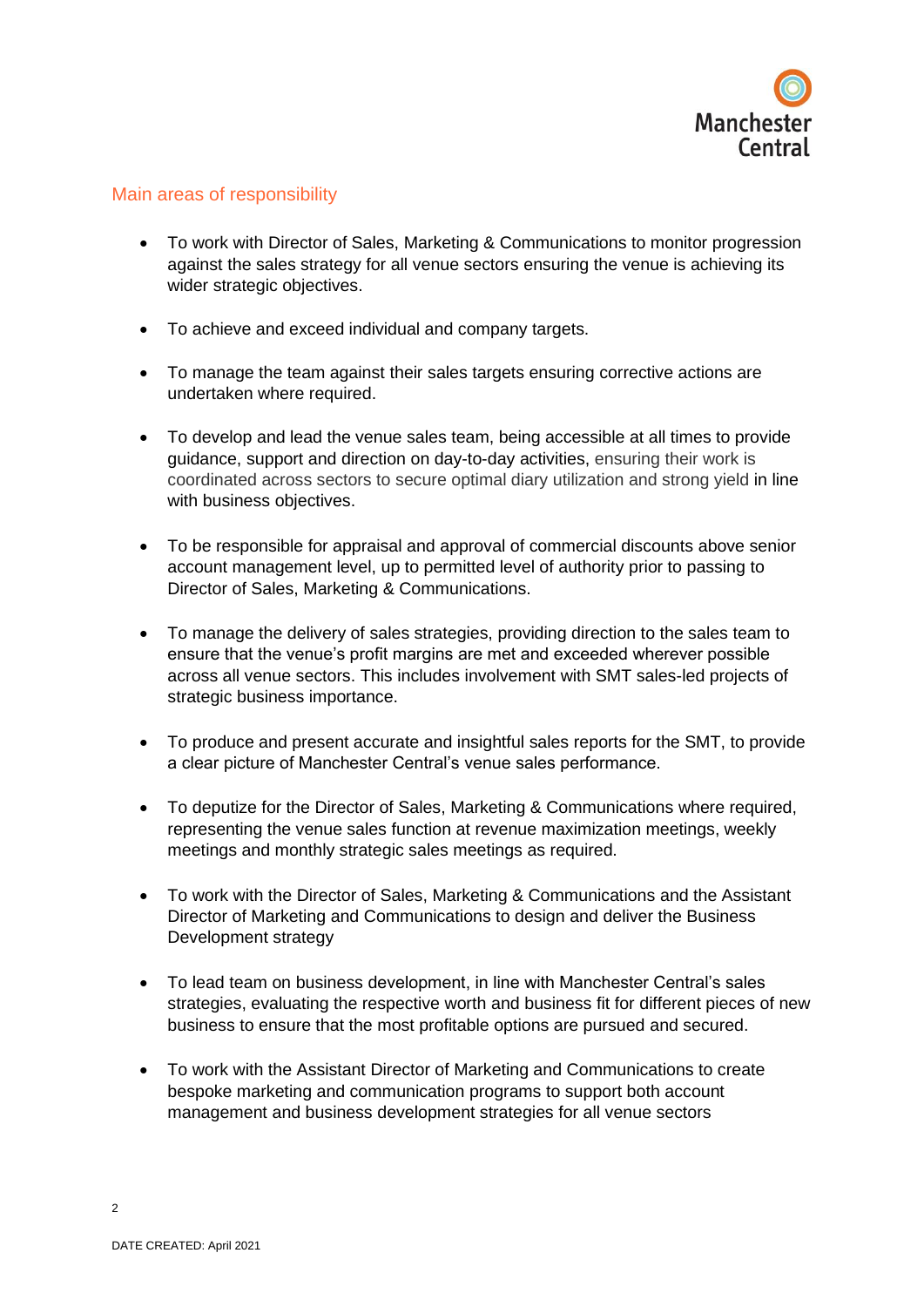

- To lead the team in providing information to Marketing and Communications department regarding sales (e.g. the source of all sales enquiries), to enable effective review, evaluation and continual improvements.
- To ensure that Manchester Central's Customer Relationship Management system (EBMS) is kept up-to-date at all times. To work with the IT team to ensure that system improvements are successfully implemented for the benefit of the venue sales team.
- To manage the issue of all venue sales contracts, ensuring that these are accurate and compliant with all established procedures and working with the finance team, invoices are being generated in a timely manner.
- To ensure that the sales team are working with the finance team to credit check all clients prior to issuing contracts.
- To work with the HR team to provide that appropriate training is planned, secured and rolled out to the sales team.
- To manage the interview process for potential new team members and the introduction and onboarding of new team sales team members once appointed ensuring their performance and objectives are regularly reviewed.

#### About us:

Our purpose is to connect people, ideas, and business through meaningful and rich experiences.

Our customers choose Manchester Central because of the experiences we help them to create. We help them to make something happen – the energy and connection that creates memories.

We help them to grow their businesses – connecting with their customers, partners, suppliers, and employees. We bring people together to share ideas and make plans. We pay attention to the details so our clients can pay attention to their guests. What makes us different is the creativity, professional delivery expertise and passion of our team.

#### The qualities of our people:

Our people are pretty fabulous. They really love our industry, our customers, and what we do. We have high expectations of each other and live up to the standards we've set.

The people who are happiest working for us want to get stuck in and make things happen for a great purpose. They want the challenge of a fast pace, lots of energy and a great team to work with.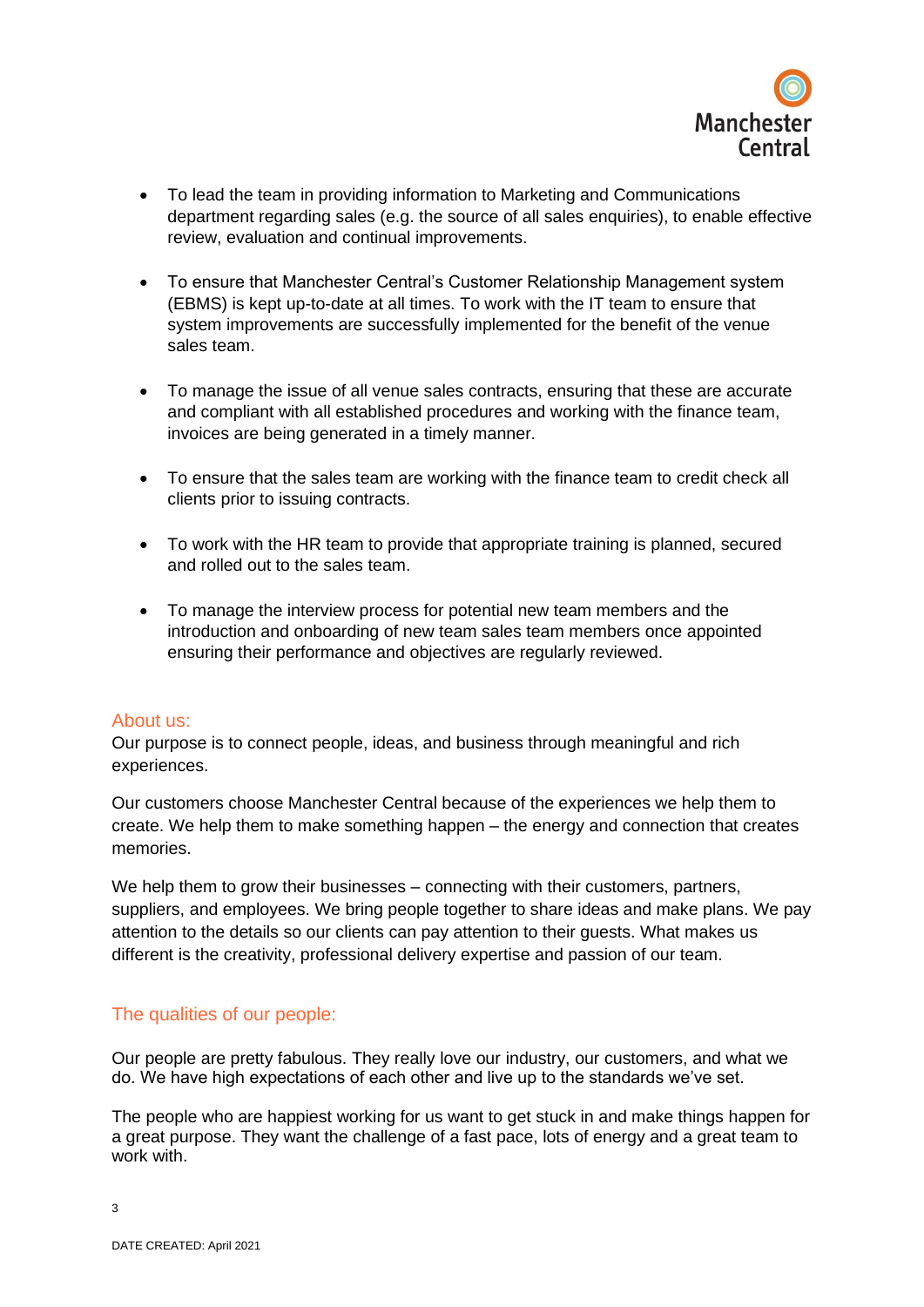

#### **We are a special group who have chosen to work together, and we share these characteristics:**

**Expert & specialist.** We're highly respected and super proud of our level of expertise – making the complexity of what we do look effortless.

**Flexible.** We're all about innovation and trying new ways to create experiences for customers. We're really flexible to meet our customers needs.

**Positive and energetic.** There's a great energy across the business and sense of teamwork - it feels like a family. We have fun at work and there's plenty of social activity.

**Ready to grow.** Careers are important to us too – some of our senior leaders started out as team members and then progressed their careers. If people move on from working with us, they'll always have improved their skills and experience along the way.

**Committed.** Our people show huge levels of commitment for our customers, and they're determined to get the job done. Events always build up to a crescendo of activity, so it's not always easy. Even when there's pressure it's still a great place to work.

We have a Code of Conduct sets out the right way to do business at Manchester Central. The reputation and integrity of our business is based on all of the decisions we've made, the way we manage our business and what we deliver. These actions and decisions have built up the trust we've earned with our customers, suppliers, communities and colleagues.

Our people pay attention to respect in our workplace, doing the right thing and safeguarding our company and each other.